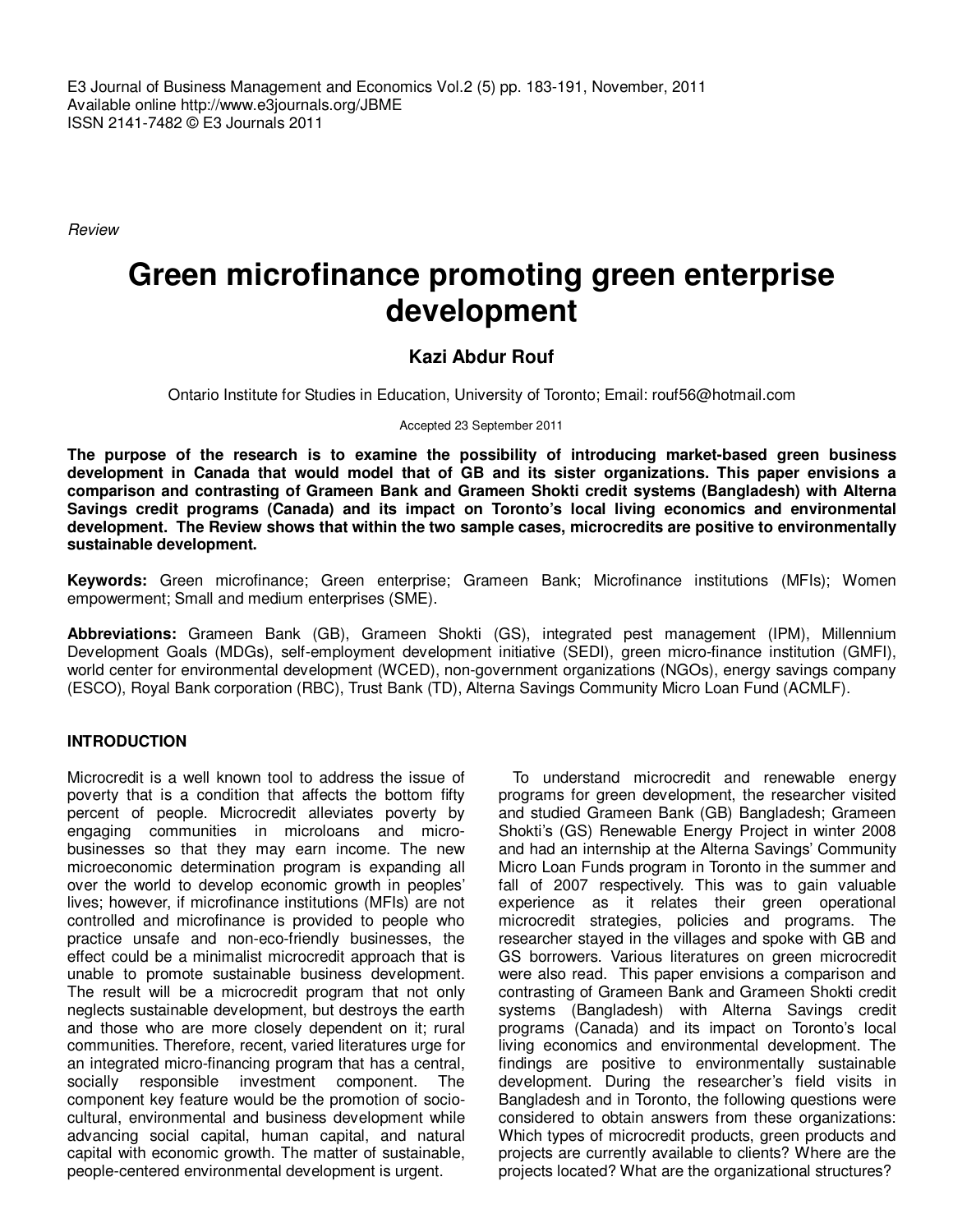Policies, procedures, strategies are used to promote green microenterprise and operations in these organizations? How many of the clients/beneficiaries have received gainful employment and/or social and environmental benefits through the projects? How are the projects contributing to sustainable development?

Green microcredit programs target micro-business owners in order to assist them in becoming economically self-sufficient through self-employment. They also help promote women entrepreneurs in their empowerment and promote community-based, local living development. Grameen Bank Bangladesh has accomplished these socio-economic, environmentally sustainable green development features by creating its in-house, sectorbased institutional collaborative model. Contrarily in Canada, people are looking for public funds for povertyrelated projects and for socially and environmentally responsible investment projects. Grameen Bank, Grameen Shokti (renewable energy) (GS) in Bangladesh and Alterna Savings in Canada are examples of green microcredit schemes that implement green business development programs. The purpose of this research is to examine the possibility of introducing market-based green business development in Canada that would model that of Grameen Bank and its sister organizations.

# **Thesis statement**

Within a microenterprise development model that has a positive environmental and social focus, microcredit programs can promote and achieve environmental, social and economic gains that are needed for the sustainable development of disadvantaged people. This sustainable and people-centered environmental green social development program is urgent. Therefore, this research seeks to explore how microfinance can be structured to create sustainable development through green microenterprise while simultaneously achieving economic, social and environmental goals to address the issue of self-employment.

Green microcredit programs target micro business owners in order to assist them in becoming economically self-sufficient through self-employment. Grameen Bank, Grameen Shakti (renewable energy) (GS) in Bangladesh and Alterna Savings in Canada are examples of green microcredit schemes that implement green business development programs.

# **Definitions of microfinance and green microfinance**

Microfinance is a program that involves serving the poorest communities in any one area or country, by providing them with soft loans to develop and maintain businesses. The program seeks to provide hands-on support to those who are interested in conducting

businesses that better the communities in which they reside without providing harm as a result of their work. Green microfinance is the same sort of program, the difference is that soft loans are provided to individuals or groups of individuals who work directly to support sustainable green and social development, create green jobs and environmentally progressive solutions.

This green microloan service follows the environmental mantra of: recycle, refine and reuse resources. Green businesses are not harmful to the environment, rather they accelerate green social development that is peoplecentered, fosters human health, promotes social justice, generates income, addresses the issue of poverty and reduces waste in the environment. It not only seeks profit, but it also looks at ecological balance within businesses, resources, the environment and society. Green microbusiness can increase marginalized peoples' income, improve their quality of life as well preserve the environment.

# **The importance of green microfinance**

Sustainable development and green business development, at the micro-level, need to focus on a goal that encompasses economic, social and environmental concerns. This view is shared by Allen, and Thomas (2000), Anderson (2002), Chambers and Conway (1992), Clerke and Clegg (1998), Colbert (2004), Hick (2004), MacDonald and Oates (2006), Milani (2001), Prahalad and Hamel (2006), Slayter (2003), Torjman (2006), WECD (1987), and Yunus (2002). They all mention that these are necessary elements for sustainable development; one that is able to contribute to the local economy, green development and sustainable livelihood at the local and national levels. There are obviously a number of reasons for the relevance of microfinance to the environment: Environmental concerns are very important to increasing standard of living and quality of life of the poor; The most transformative green technologies and relationships are ideal for creating sustainable livelihoods as well as improving the quality of life, and

microfinance is a decentralized form of investment, totally appropriate for decentralized green forms of production.

Of course, the concern is with the fact that conventional microcredit has not yet become green enough; however,<br>few of them have built-in environmental environmental conservation/development/education programs in their mainstream activities in addition to their focus on economic development practice.

Corporate waste; their toxic products and factory emissions, are spread in the air and water. Therefore, corporations hold the major brunt of responsibility for our environmental pollution. As a result, it is very important to reduce indoor air pollution. Grameen Bank and Grameen Shokti (the energy arm of Grameen Bank) are addressing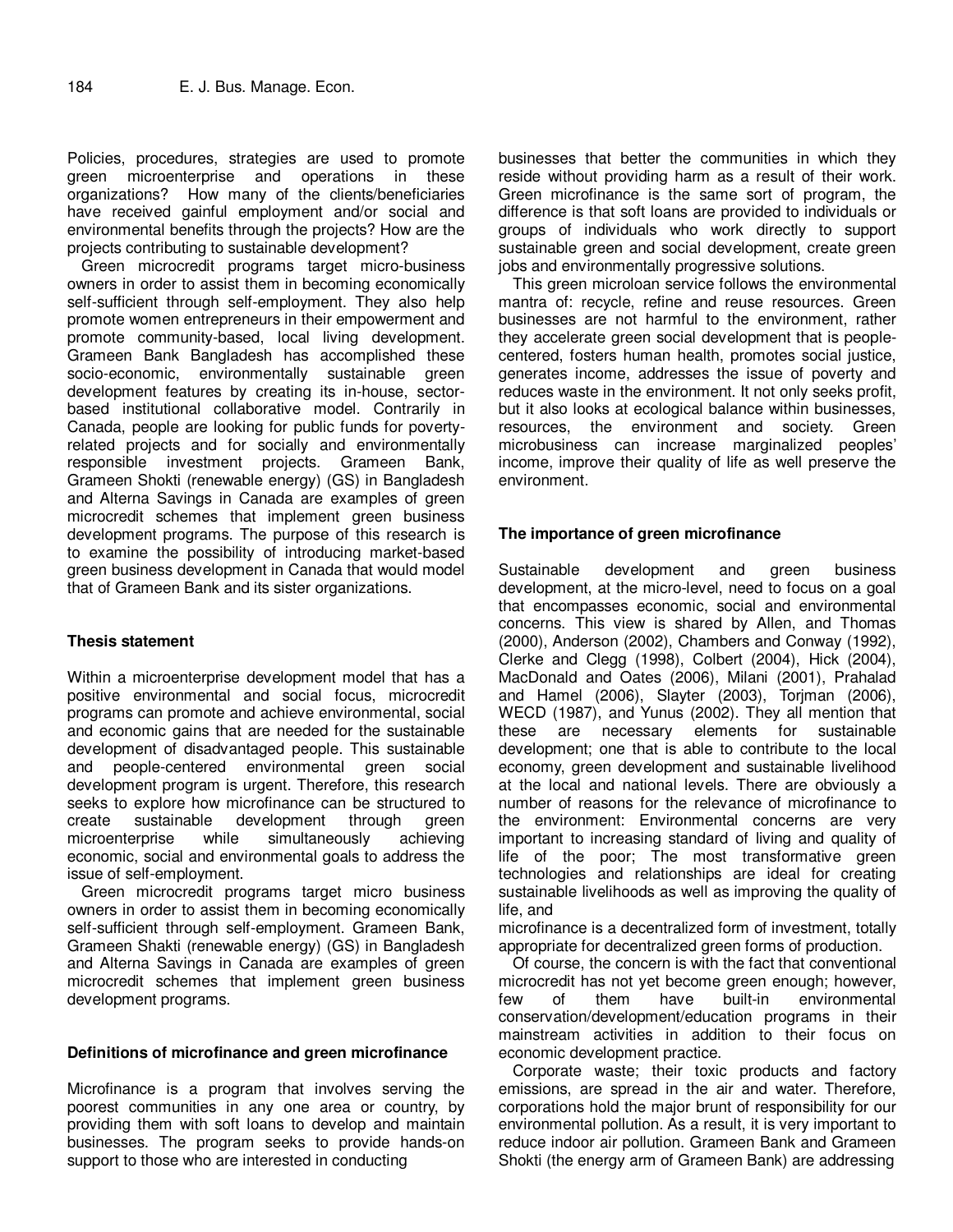these problems through the provision of microcredit to poor people and installing solar home systems; biogas produced in biogas plants and improved cooking stoves (ICS's) for renewable energy to use at the rural household level. Women cook with biogas instead of using wood, animal dung or other bio-fuels. This helps to save energy, use renewable energy and encourages environmental development.

In North America, energy consumption is a central issue. Every day, large amounts of waste are created by individual dwellings, restaurants, hospitals and factories. Packaging waste is also a large problem. Companies make products that end up as garbage, and tax payers become responsible for waste removal and management. Therefore, zero-waste, closed-loop protocols and shifting the responsibility for waste management to the manufacturing industry are vital to environmental protection. This degradable waste economy can be converted into a potential ecological economy through five stages of 'closed-loop production, cyclical alternative economical design': re-use of goods, repair of goods, reconditioning and rebuilding of goods, recycling materials and the production of life extension strategies. Here small and medium enterprises (SME) can play an important role in the closed-loop ecological economics that can not only strengthen local living economics (LLE), but also protect the environment.

Integrated pest management (IPM) in agricultural systems reduces pesticide use by giving preference to non-chemical pest management strategies. Green microfinance institutions (MFIs) can support farmers to initiate IPM services in the agricultural sector. Moreover, green social micro credit can play a vital role in attaining the United Nations Millennium Development Goals (MDG's) to eradicate poverty and promote environmental development.

# **Problem statement**

While microfinance has emerged as a globally recognized development tool, today, there is barely any work being done that looks at the possibility of green microfinance practice through MFI's in Canada. Although several microfinancing domestic initiatives have been established in Canada, there is literature that recognizes, mentions the lack of public policy as it relates to development and support of a microfinance industry that would sustain and expand the green action micro lending program for low-income people in Canada (SEDI, 2007). However, the public has limited knowledge on the negative effects of chemicals on nature and human health, and corporations completely ignore the negative effects of chemicals on the human body and the environment. Therefore, environmental education on toxic chemicals, petroleum products and waste recycling management to the public through mass media, printed

media, and school curricula are a pressing matter in Canada.

Profit-generation, market-based multi-national corporation (MNC) activities create social inequity and unbalanced social-economic and environmental growth, harming the environment, and affecting climate change (increased global warming, air pollution, water pollution and other environmental pollutions). Their businesses deplete natural resources through deforestation, river erosion, soil erosion and increased waste in the environment rather than supporting environmental justice. They are over extracting natural resources. They neither maintain, nor reforest nature.

Moreover, the micro green businesses compete with multinational corporations that are solely driven by profit; however, green microcredit and green microenterprises are balancing socio-economic and environmental need with development within society. For example, Grameen Bank put "restrictions on giving loans to businesses" (Biddimala 1983) that are harmful to human health and the environment. Its sister organizations, like Grameen Shokti, largely work with soft loan credit. In addition to activities that supply solar panels, construct bio-gas plants, and improved cooking stoves. These help to activate rural energy, rural industries create rural employment and promote microenterprise.

# **Rationality of the research**

Green micro financing and green micro business development, however, have been underserved. Less attention has been given by various public, private and non-governmental organizations (financial and nonfinancial) agencies through policies, strategies, and programs. Clearly many businesses are not serious about environmentalism because the values of environmental services are not appearing in business balance sheets. We cannot live without the environment. Moreover, unregulated financial services will undoubtedly result in greater negative environmental impacts and health hazards unless micro finance institution (MFI) practitioners ensure that this does not occur. Therefore, environmental issues are important for microenterprises that are nurtured by MFI's. In Canada, MFI's can support green micro businesses by providing business capital for green businesses, business training, mentoring services, marketing supports, and networking. They can finance environmentally-friendly businesses that produce solar panels, energy saving bulbs, solar water pumps and repair, recycle and reuse waste materials. Although microfinance models exist in some regions, they are neither national in scope nor available to all entrepreneurs in Canada. This research explores how both green social and economic components might be linked up within the context of sustainable development. It is expected that this process will contribute to the current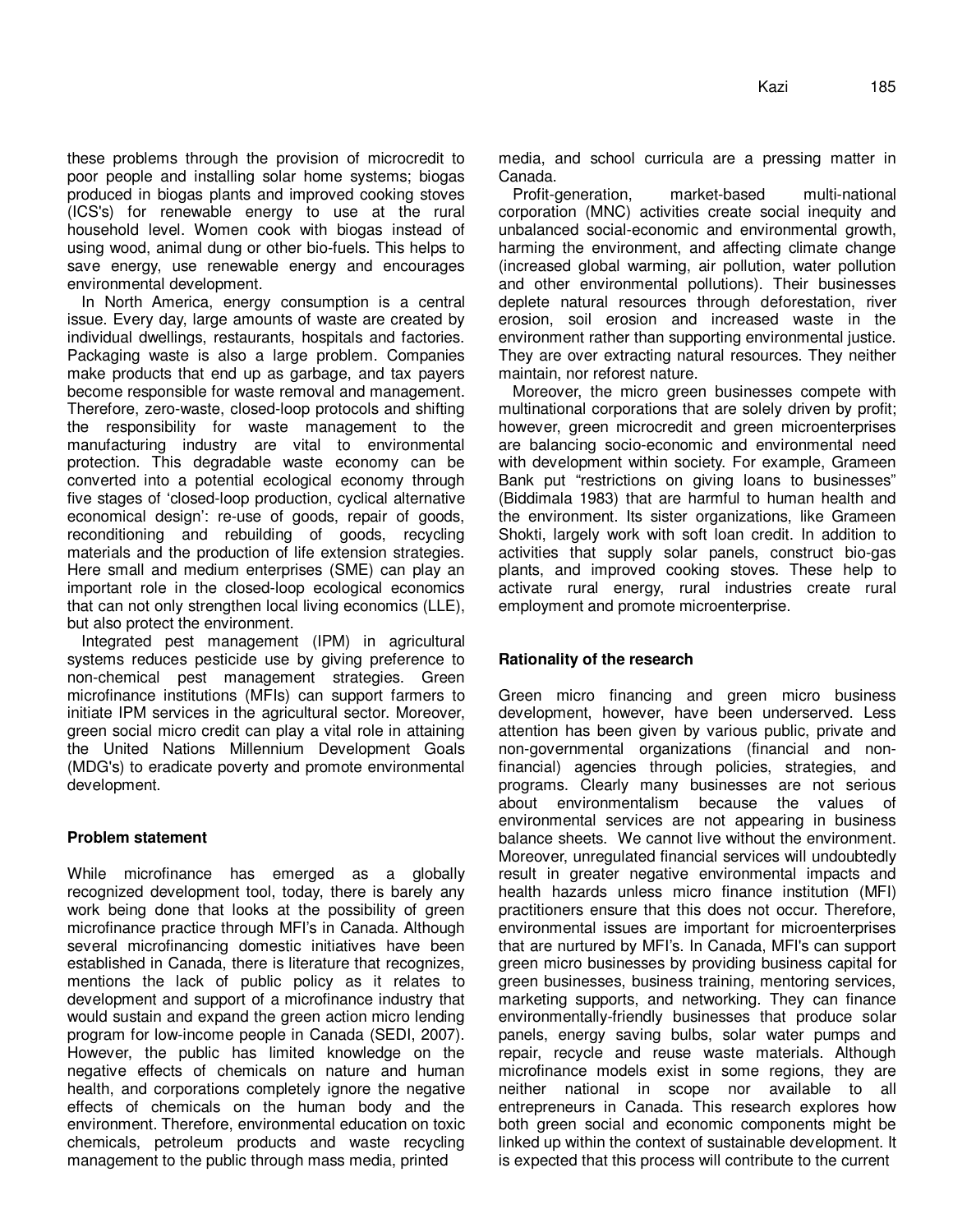knowledge base by identifying and seeking to fill the current gap in the literature.

# **Objectives of the study**

The objectives of this study are as follows: To study the operational practices of Canadian and Bangladeshi microcredit institutions in the area of gender empowerment, poverty alleviation and community organizing; To compare microfinance programs, strategies, implementation and the relative success/failure of the programs in these two countries; To explore the extent to which green microfinance is adopted in both countries, and to explore how lessons in microcredit in each of the two countries can inform improvements in the microfinance industry.

#### **Literature review**

The Sustainable Development Approach not only encompasses income-generation, but it is also a process that has people-centered development, green jobs creation, environmental development and poverty reduction (Allen and Thomas 2000; Joan and Lal 2006; Habermas 1991; Hopwood 2005; Korten 2003; Milani 2001; Perkins 2005; Sen 1996; Lorenzo 2002) mention that the sustainable development approach rests on core principles that are people-centered; multi-level; responsive and participatory, socially, environmentally and economically sustainable business practices, promoting mentorship and stewardship of the social economy. Therefore, it is necessary to examine current scholarly thoughts in the two areas which are currently treated separately.

Grameen Shokti is a renewable energy company established in 1996 with a view of promoting, developing and extending renewable energy technologies in the remote rural areas of Bangladesh. Its market-based renewable energy products are solar power, biogas, organic fertilizer, improved stoves and wind energy for the improvement of the quality life of rural communities. It provides necessary credit facilities for rural communities to access renewable energy technology. In addition, GS builds awareness and motivates rural communities towards adopting environmentally-friendly renewable energy (RE) technology. Its RE services are available all over Bangladesh through providing soft loans to renewable energy users.

Green micro business could be popular in Canada too, but it requires favorable legal frameworks, policies, strategies and a regulatory environment that has strong institutions with strong apex leadership to provide financial and non-financial services (Otero anf Rhyne 1994). The Grammen Bank and Shore Bank USA have created millions of self-employment jobs. Green social

microfinance for self-employment creation, green microenterprise development for environmental innovations is of an urgent need in Canada, as its scope is broad and has massive demand.

Self-employment, in particular microenterprise development, has been rated by Statisticians in Canada as the fastest growing segment of the economy, which reduces social expenditures by governments and increases local economic transactions. The federal government has three programs to support selfemployed Canadians: the Self-Employment Benefit (SEB) Program, Human Resource and Social Development Canada (HRSDC), and the Community Futures (CF) Program in Canada. In the absence of a national self-employment framework, these programs are not as effective or accessible as they should be. Although some organizations like Alterna Savings, Vancity, and the Coady International Institute in Canada have started micro financing for micro business funding, they do not focus on green business financing for green micro business promotion.<br>In Toronto, Riverdale

In Toronto, Riverdale Business Development Corporation and Alterna Savings are centers of excellence within community-based development initiatives that help to create local jobs, develop local enterprises, and provide essential services to low-income people. As a starting point, these organizations could extend their loan services to recycling and waste management businesses. Alterna Savings Community Micro-loan Funds has just started its journey from 2000 as a carry forward from Calmeadow Foundation. It has now realized and extends its vision and mission to a socio-economic and environmental paradigm in collaboration with other stakeholders to minimize its costs.

#### **Green micro business, sustainable development and self-employment**

Sustainable development mostly concerns the environment and peoples' livelihood. Green business is more than clean-up and environmental protection (Milani 2000). Green business is an alternative environmentally friendly oriented program for community-based ecological economics. Sustainable development promotes peoplecentred alternative development for social justice, environmental sustainability and is inclusive of everyone (Dale 2003; Esbcobar, 1992; Hoopwood and O'Brien 2005; Korton 2000; Rahman 1997; Sen 1999; WCED 1987).

Grameen Bank provides loans to poor women for the improvement of their household economics as well as to generate social and human capital among them. In San Francisco, 230 investors have formed the New Resource Bank with a focus on financing "green" business and community and sustainable development (SEDI, 2007).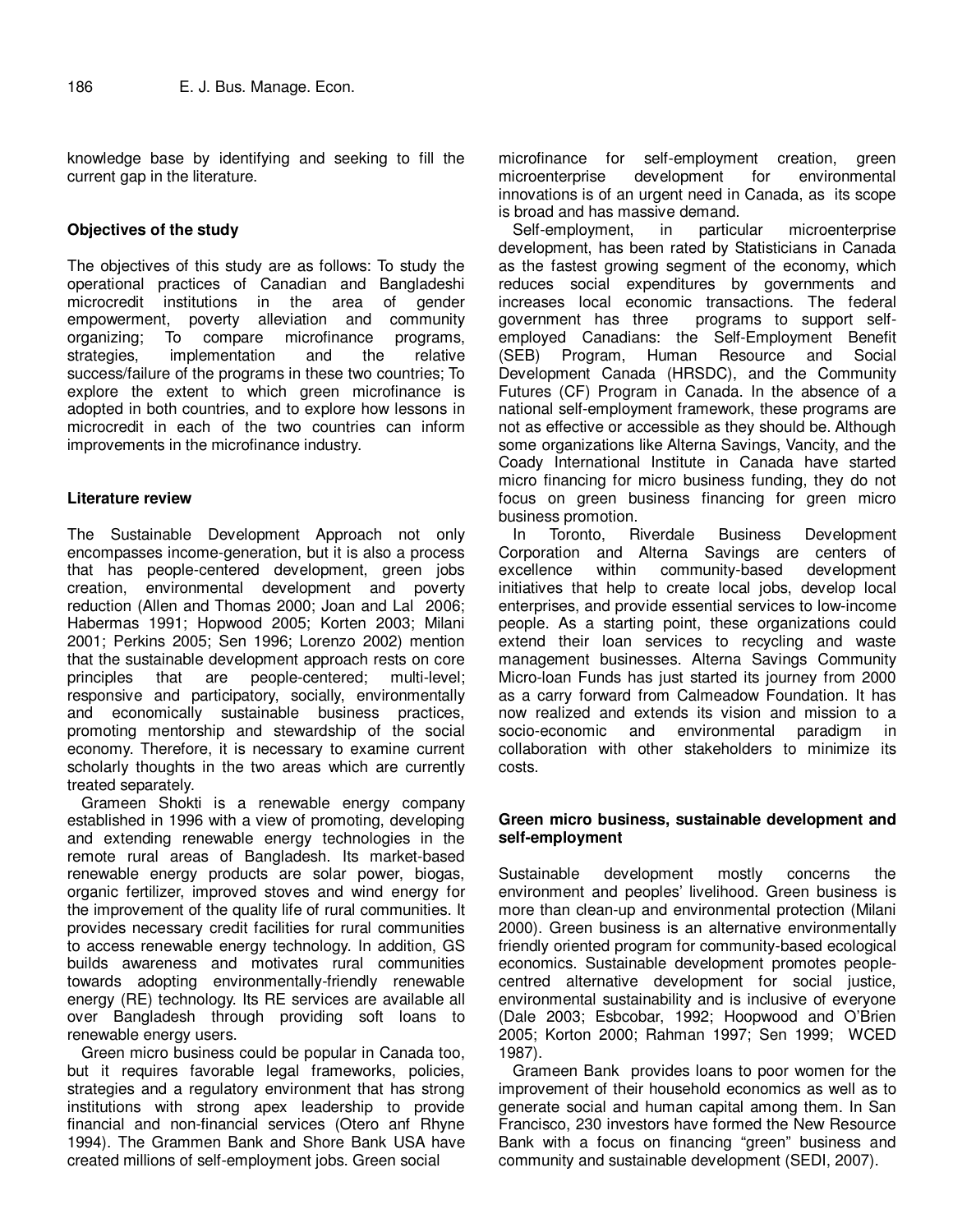Canada has not given this strategy sufficient consideration; even the non-profit sector has not considered this strategy significantly as a successful alternative.

Small businesses are less harmful to the environment. However, what causes small businesses to fail in Canada is a lack of easily accessible credit/bank loans, high interest rates, and a lack of training in marketing, sales and business management. This poor access and lack of training is more acute for female entrepreneurs. In 1995, women owned 30.3% of the businesses in Canada, and they employed 1.7 million people which is more than the country's 100 largest corporations (Longenceker et al, 1998). Nevertheless, women are having difficulty getting access to credit from banks and other support services. Contrarily Grameen Bank has pioneered collateral-free small loan financing for women with enormous success that has created millions of self-employed in Bangladesh. Therefore, green social small financing programs are essential for the promotion of entrepreneurship in Canada.

# **The practice of microfinance - The Bangladeshi and Canadian context**

Grameen Bank follows the principle of Pancha Chakra. The Pancha Chakra model follows a loan disbursement cycle (2+2+1) cycle- the neediest person receives a loan first followed by the other two. The leader is the last one to receive the loan as discussed above. It has a weekly loan repayment system that helps clients to repay their loans in small installments. GB provides loans for activities on the farm, off the farm and non-farm related micro-enterprise in Bangladesh. It has participatory management with a bottom-up planning strategy where borrowers are owners of the bank. See table 1 and figure 1 for the difference between GB social credit and conventional credit and; Grameen Bank Success factors and implementation strategies respectively.

The seventy percent energy crisis in Bangladesh hinders rural socio-economic and environmental development in Bangladesh. In this severe crisis situation, the Grameen Bank Microcredit Program and Grameen Shokti Renewable Energy Program have been appropriately placed in Bangladesh to address the issue of poverty and to fill the energy gap in rural Bangladesh. GB provides loans based on more than 700 hundred items. The top twenty general loans are: milking cows, the fattening of cows, paddy husking, paddy cultivation, grocery shops, seasonal agricultural activities, rice trading, land leasing, irrigated agricultural cultivation, bullock, bamboo works, land management, stationary shops, vegetable cultivation, betel leaf cultivation, vegetable trading, clothing, fish farming, poultry farming, and winter crop cultivation. Here, all loans are environmentally-friendly and socially-responsible

investments for poor people in rural Bangladesh.

The total number of borrowers of GB, up to December 2007, was 7.41 million. Ninety-seven percent of them were women. It works in 80,678 villages. GB's success is in high-volume lending, a strong loan repayment rate and high profit, which is appreciated by development practitioners. Grameen Bank operates nationwide through 2,185 branches. The repayment rate has been ninety-nine percent since 1979. The savings of current borrowers is \$2.5 billion. One hundred percent of loans are financed through borrowers' deposits (Grameen Updates, 2007). It runs on its own internal funds and investment income. This makes it economically sustainable.

# **Grameen Shokti (GS)**

Grameren Shokti is a giant in renewable energy marketbased action programs in Bangladesh. Only thirty percent of Bangladeshi people have access to grid electricity and most of them live in the cities. Many people cannot afford Solar Home Systems (SHS) individually. This is one of the barriers to scaling up the GS solar program and revitalizing the rural economy through the use solar PV technology. Sustainable energy is a combination of renewable energies like solar energy, energy from biomass and other saved energy. GS is an example of success in the renewable energy market in Bangladesh. Sustainable energy technologies (SETS) contribute to reducing poverty within a market-based integrated approach and providing energy for the poor in Bangladesh.

GS is also able to invest heavily in training for its field staff to develop their capacity to produce SHS accessories locally. The locally made accessories reduce costs of the renewable energy products. GS provides preand post-RE services to its clients through its Grameen Technology Centre (GTC) engineers and the trained local technicians from the GTC. Moreover, 25,000 school children from rural schools will receive exposure to RE technologies through 20 existing GTC's. More than 5,000 students have learned about renewable energy technologies through the existing GTC's.

GS has developed an integrated a model which uses micro-utility innovatively to make renewable energy technologies affordable for rural people. Instead of being wholly dependable on subsidies, GS emphasizes its institutional strengths, as well as its commitment to borrowers, income-generation, entrepreneurship development, local technology transfer and capacity. Shopkeepers are now able to afford pollution-free, efficient lighting at minimal cost, while keeping their shops open after dusk with reduced health risks and less danger of fire. Kerosene lamps have now been replaced by SHS's.

GS statistics show that, its total employees are 1800 who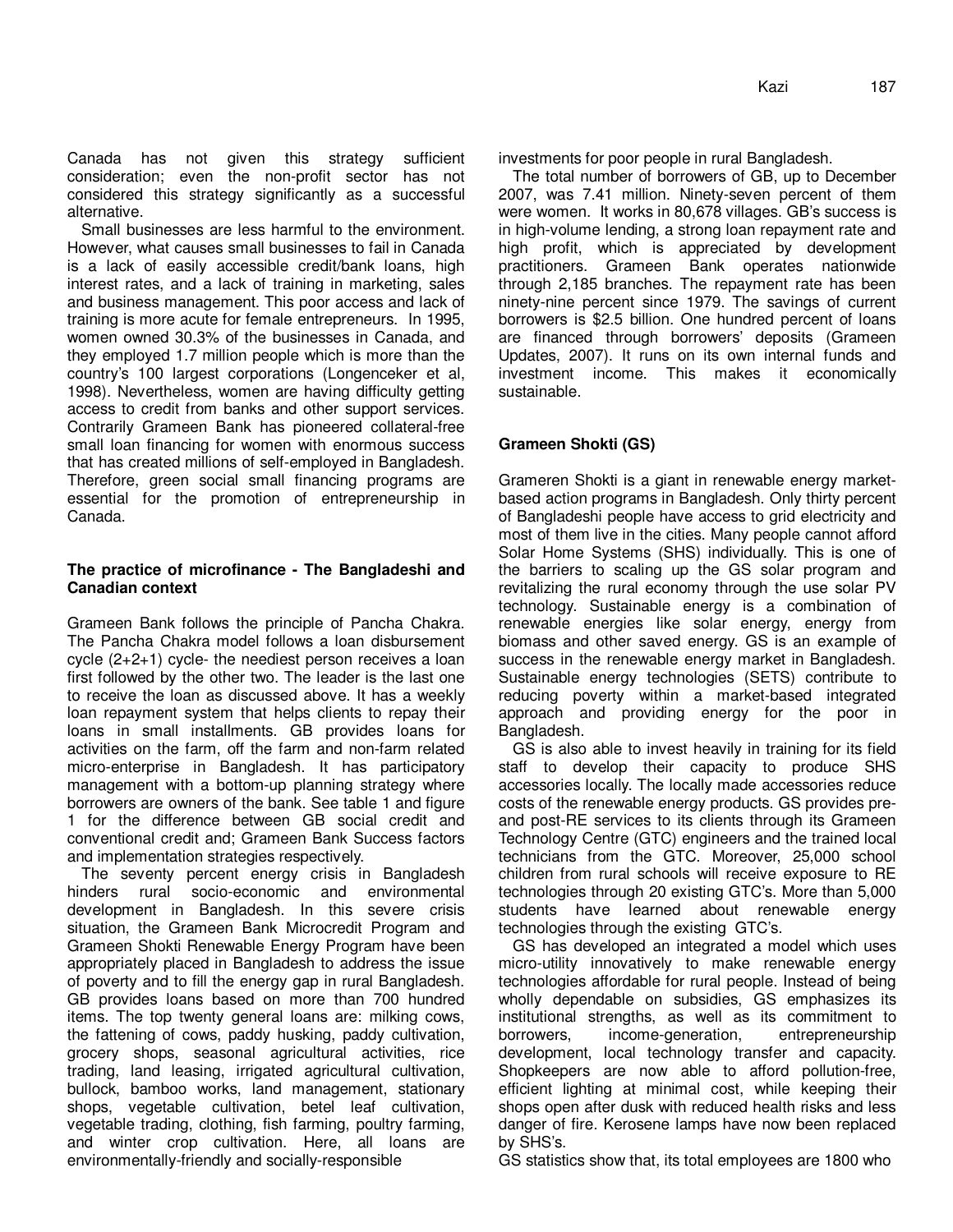**Table 1:** Difference between GB social credit and conventional credit

| <b>GB Credit</b>                                                                         | <b>Conventional Credit</b>                                 |
|------------------------------------------------------------------------------------------|------------------------------------------------------------|
| Targets the bottom poor                                                                  | Not focused on poor people                                 |
| Greater focus on women                                                                   | No focus on women                                          |
| No physical collateral                                                                   | Required physical collateral                               |
| Loan suitable for poor                                                                   | Loan suitable for rich                                     |
| Diversified loan portfolios                                                              | Fixed loan portfolios                                      |
| Borrowers are owners of the bank                                                         | Borrowers are only clients                                 |
| Social development opportunity at the grassroots' level                                  | Opportunity open to rich people                            |
|                                                                                          |                                                            |
| Social development is an integral part of MCS                                            | Social development is not first preference                 |
| Saving mobilization by members                                                           | No saving mobilization by clients                          |
| Intensive loan supervision                                                               | Causal supervision                                         |
| Innovative leadership                                                                    | Stereotypical of conventional leadership                   |
| Credit is considered to be a human right                                                 | Credit is at the mercy of the lender                       |
| Easy lending procedures                                                                  | Lengthy and cumbersome method of lending                   |
| Builds entrepreneurial skills among the poor                                             | No group-based microcredit                                 |
| Loans for education, health care                                                         | No loan for health care, education                         |
| Egalitarian system                                                                       | Isolated/rare integration/ elitist system                  |
| Humanitarian                                                                             | Nonsensical                                                |
| Mainly concentrated in rural areas                                                       | Urbanized                                                  |
| Customized policies and strategies in loan operation,<br>developed in favor of borrowers | Top-down rigid, standardized policies not suitable for all |

| Practice at Implementation Level                            | Success Factors in G B                                      |
|-------------------------------------------------------------|-------------------------------------------------------------|
| Loan proposal through mutual decision among members         | Es dusive focus on disadvantaged rural people               |
| Borrowers are free to select their activities               | Manageable size of groups and centers to each worker        |
| Leakage free loan delivery system                           | Close subversion of loan utilization                        |
| Weekly loan instillment withinterest                        | Collective loan accountability                              |
| Diversified loan disbursement with housing loan             | Transparency in operation                                   |
| All transitions held in the certre meeting                  | Decisionmaking decentralized at the field level             |
| Regular monitoring on loan utilization                      | Staff dedication and mobility in the working area           |
| Proper documentation at all levels.                         | Disaster management integrated in the process               |
| <b>Features of Implementation</b>                           | Strong support of social development embodied 16 decisions  |
| Priority given to rural women                               | Implementation Strategies                                   |
| Credit discipline and close supervision in loan utilization | Extended banking facilities to the poor for self-employment |
| Bank goes to the borrowers houses                           | Provide and support credit and activities                   |
| Proper record keeping and transparency of transitions       | Develop programs, policies and implement them based on      |
| Peer pressure and peer support in repayment                 | grass roots information anddemand                           |
| Collateral free loans for income generating activities      | Recruit local staff                                         |
| Compulsory regular group savings                            | Respect local culture and values                            |
| Weekly repayment system                                     | <b>GBI</b> mplementation Steps                              |

| Projection meeting                        |
|-------------------------------------------|
| Each group elects a Chair and a Secretary |
| Group savings & Individual savings        |
|                                           |

**Figure 1**: Grameen Bank Successor Factors and Implementation Strategies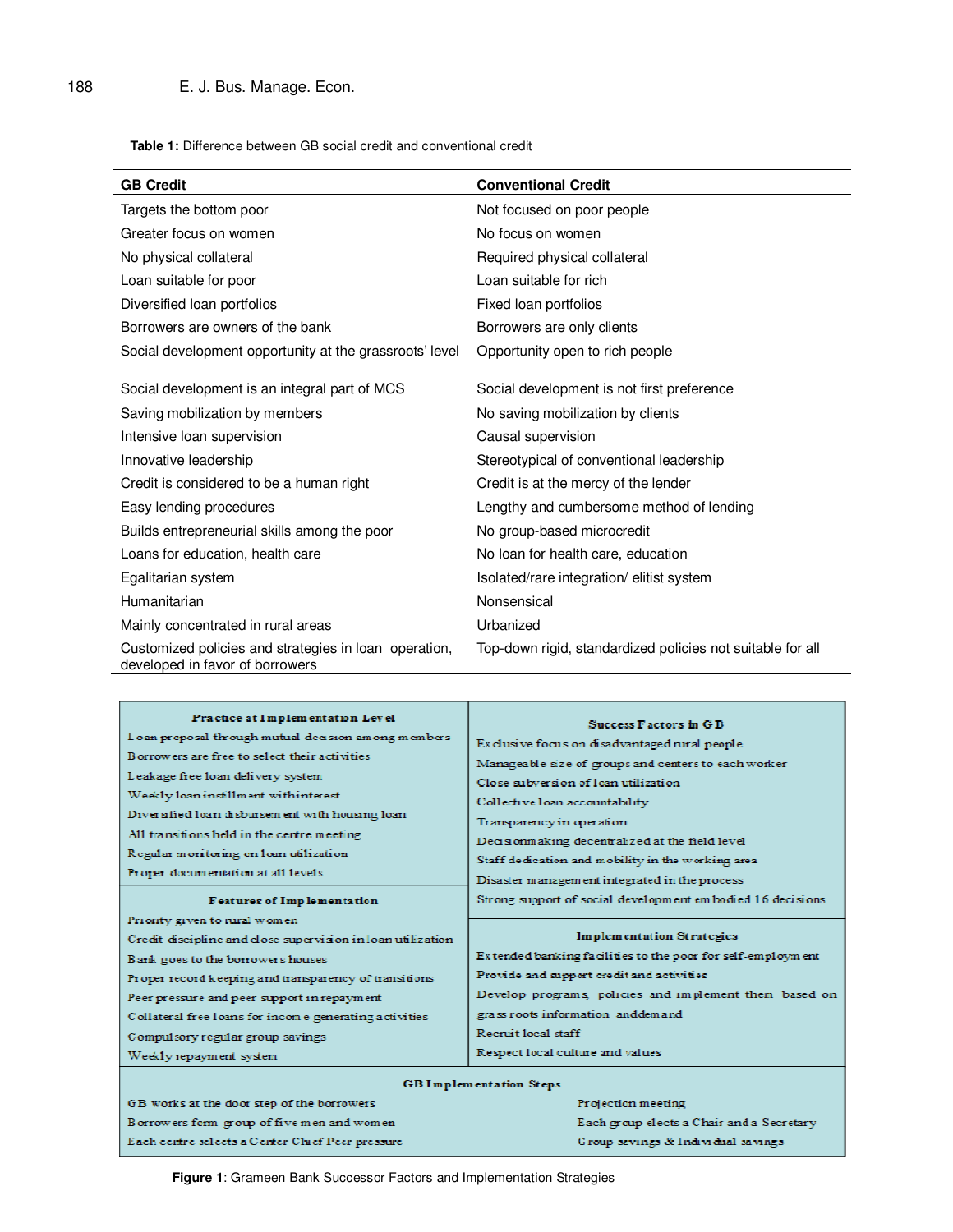are mostly engineers. Within its 12-year span, its total unit offices are 365. The number of regional offices is 60 and the amount of divisional offices is 7. The total amount of Grameen Technological Centers is 20. This covers 440 Upzilas (sub-districts) of 64 districts throughout Bangladesh. GS has expanded its activities to 32,000 villages out of 68,000 villages in Bangladesh. The Grameen Shokti report (January 2008) indicates that GS has installed 130,000 SHS's and 5700 ICS's in Bangladesh. It has since installed 5000 SHS's and 700 ICS's and 250 biogas plants throughout Bangladesh. There is a large demand for solar energy in the villages, even in the urbanized areas. Grameen Shokti has developed a link with Grameen Bank which has more than two million live stock farmers who receive loans from Grameen. These GB borrowers can construct biogas plants to meet their energy needs and can generate extra income from the production of biogas.

# **Alterna Savings Toronto**

MFI's and different environmental, non-government organizations (NGOs) like energy savings companies (ESCO) in Canada can play a great role in basic ecological and environmental education. The Business Alliance for Local Living Economics (BALLE) can advocate for related policies, facilitate partnerships between renewable solar panel suppliers, organic food suppliers, environmental NGO educators and MFI's. Alterna Savings, a community microloan program, offers small loans to small entrepreneurs for sustainable entrepreneurship development. Another objective of this organization is to create a supportive environment for self-employment among low-income people in the Greater Toronto area. It makes socially responsible investments in micro-entrepreneurs in Toronto and Ottawa.

As of December 2007, Alterna Savings total active loans were 122 and amounted to \$567,574; 95 loans were from the Toronto office which amounted to \$397,000. The loan repayment rate has been more than 91 percent. The Alterna microloan fund program is an excellent program that promotes green economics in Canada. All of its borrowers invest loans into environmentally-friendly, small businesses. Alterna microloan borrowers receive loans for various training and business opportunities like computer training courses, webpage designing, computer repair, children care, ESL learning centers, printing, grass cutting and trimming, cleaning services, restaurants, catering, shoe repair, tailoring, hair cutting and photography. In Bangladesh, microloan borrowers usually receive loans that serve agricultural and livestock rearing needs and tailoring needs.

# **Mentor circle networking for Alterna borrowers**

organized a networking café in its Bay and College Street office and facilitates workshop for its borrowers in the YMCA Central Hall every month. In the mentor circle networking Café, micro-entrepreneurs discuss action plans, marketing plans, goal setting and effective time management. This program facilitates peer support and networking among borrowers for their business growth. Alterna formed an environmentally-sustainable committee in 2008 that reviewed the credit union's footprint, and developed a long–term action plan. Its aim is to continue socially-responsible investing through its on-going membership education.

Constraints faced by marginalized entrepreneurs in microenterprise development in Canada

Canada has a strong cooperative and credit union movement and other community development initiatives, but they largely ignore the economic plight of marginalized Canadians. According to Self-Employment Development Initiative Canada (SEDI, 2007), the opportunities for green microfinance can be very lucrative to marginalized entrepreneurs in Canada, especially for women. Although Canada is a disposable society, the repair of cell phones, televisions, radios and computers is another way for entrepreneurs to participate in using green micro financing effectively. The opportunities for green micro financing with enough research can be widely successful. Traditional financial institutions like Royal Bank (RBC) and Toronto Dominion bank (TD) Canada claim that they are unable to economically serve small business loans. Bank regulations are so rigid and tough that they are out of low-income people's range. These financial institutions do not share business risks with micro business owners. However, Alterna Savings' social auditing report 2006-2007 mentions that microenterprise development has proven to have a significant impact on the larger Canadian economy and individual households.

Green social micro financing can open the door for micro entrepreneurs graduating towards small and medium businesses (SME). Here people can start micro businesses with little money and develop their banking behaviors. The graduation process to SME is convenient for both financial institutions and clients, when investing more money into growing green businesses. In Canada, the main setback is the emphasis of MFIs on profit at the outset of the plan. However, Alterna Savings Community Micro Loan Fund in Canada is excellent in incorporating the fundamentals of socially responsible investments (SRI) in their mission and operation. Because they are the SRI Green social businesses that avoid markets that are involved in alcohol, tobacco, gambling, weapons and various environmentally-hazardous businesses.

# **Alterna savings and its social capital development activities**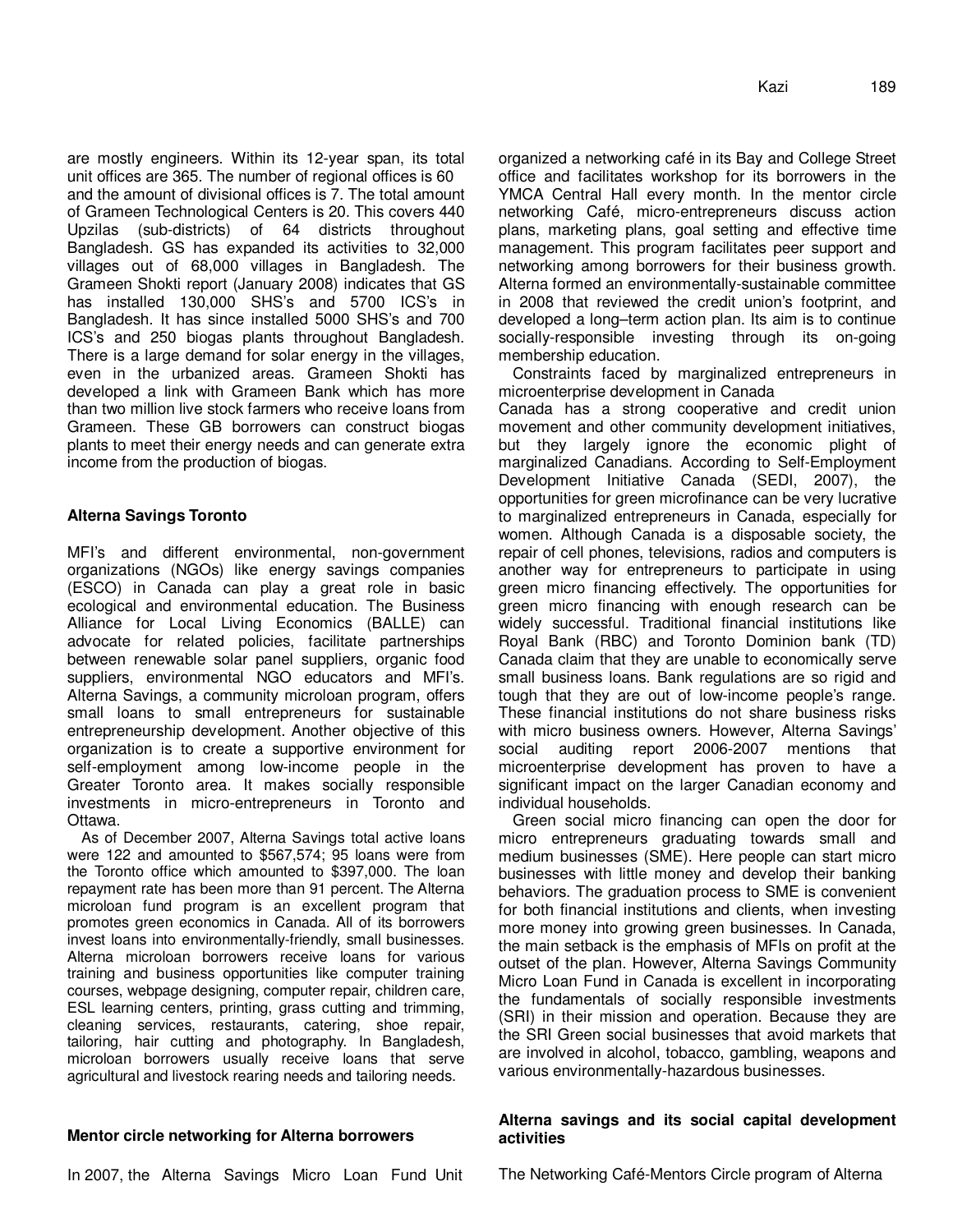Savings gives opportunity to clients to network monthly. In the workshop, they discuss their business problems, review their performance, share experiences and get business stewardship training. The attendees of the mentor circle workshop have mentioned that it has helped them to focus on the task at hand and stay on track with their business. They can gradually ascend from small to medium to big business through receiving mentoring support services like access to sufficient business capital; access to public resources; marketing and networking supports from different institutions. Alterna Savings' community loan funds (ACMLF) provides loans to develop new immigrants' professional skills through vocational training to improve employability skills. Alterna supports sustainable and socially responsible goods and service enterprises. Alterna published its first corporate social responsibility accountability report in 2008, which contains social, environmental and financial performance records to its members, clients and communities. However, the Alterna Savings Micro Community Loan Fund and many other MFIs in Canada and in other countries do not articulate any clear policies in terms of renewable energy and basic environmental training of its clients. The Young Entrepreneur Financing Program administered by the Business Development Bank of Canada, whose aim is to give start-up entrepreneurs a foundation to build new businesses, does not yet have programs that include basic environmental services.

# **Social Business Enterprise (SBE)**

According to Yunus (2008), it is time to move away from the narrow interpretation of business development through the paradigm of capitalist globalization and broaden the concept to include social financing, social economy and Social Business Enterprises (SBE's). In the poverty situations, the Grameen Bank credit program initiates and promotes alternative small business facilities in the villages in an effort to address the poverty and acute, environmental problems.

#### **Grameen as an example of social business**

Grameen Bank is a very good example of an integrative approach to the social economy and social business in Banngladesh. Grameen Danone is a hybrid SBE project in Bangladesh and went into operation in early 2007. Its shareholders are Group Danone Company, GS, GB, and Grameen Kallayan. Its dividends are not distributed to its shareholders Group Danone, GB, GS. GD produces Shokti Doi (Energy Yogurt) that is sold at a low price to rural children. These micro-lending institutions are examples that demonstrate that the concept of microfinance is rooted in local conditions. Green social microfinance promotes culture, heritage, and traditions of

society, and promotes business and community networks.

#### **CONCLUSIONS**

Green microfinance and green microenterprise development are interrelated with each other. Grameen Shokti has developed an integrated a model that facilitates socio-economic and environmental benefits in society and develops a financial self-sufficiency model for its RE program, instead of subsidies. The link between the RE soft financing model and biodiversity conservation helps fill the energy crisis gap in Bangladesh.

The entire process of a green micro lending program is a very intensive participatory process and requires a lot of capacity building and links with other implementing organizations. If these aspects are lacking, they create constraints on the success of the credit program. Although the financial costs for micro financing are high in Canada, because small amount of loans are given to many people, micro borrowers need more services than those who receive large commercial loans. However, the government, currently, does not put enough resources into this MFI program. These are the barriers in micro financing programs in Canada. However, green micro financing institutions (GMFI's) can support recycling projects through social enterprise funds. Loans can be used to reduce and recycle waste, generate local energy, and work with large institutions to implement better recycling, repairing and reusable projects. NGOs can provide training on recycling waste and renewable energy with targets to 'zero waste'. This is the essence of the ecological economy. This would help in the creation of many good green good jobs, the reduction of waste, and the preservation of our resources.

Metro Credit Unions, the Maytree Foundation and Alterna Savings Community Loan Fund program are aimed at developing financial capital for micro entrepreneurs; however, they do not streamline enough funds for micro lending to micro businesses in Canada; hence, Canada can allocate resources and budgets to green microfinance institutions for implementing environmental social micro financing projects. Bangladesh could provide supports that are consistent with local ecological demand. Canada and Bangladesh can then help MFI and other environmental organizations in these two countries. With integrated support from public and private collaboration, GMFI's together can facilitate people-centered environmental sustainable development.

#### **REFERENCES**

Allen T, Thomas A (2000). Poverty and development into the  $21<sup>st</sup>$ century. Oxford, UK: Oxford University Press.

Alterna Savings (2008). Atlerna savings annual report. Retrieved June 7, 2008 from

http://www.alterna.ca/Templates/SavingsPersonal.aspx?langtype=10 33.